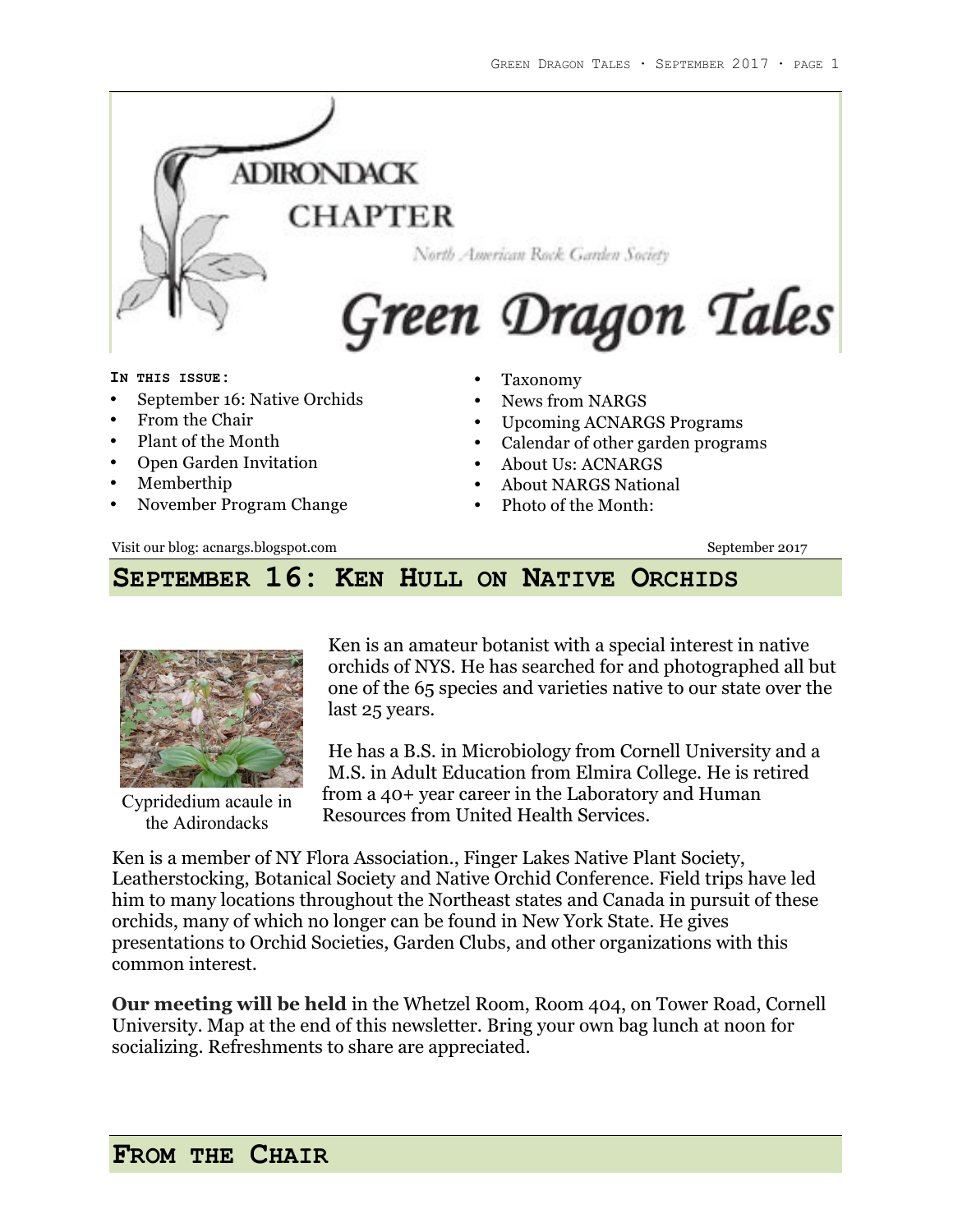### *John Gilrein, ACNARGS Chair*

With a lot of teamwork the Adirondack Chapter pulled off a successful picnic and plant sale Sunday August 27. We had great weather, great plants, great company, and great food. I hope everyone who attended is pleased with their plant purchases. So thanks for all the hard work done by the plant donors, sale organizers, food providers, barbecuers, and cleanup crew. There was a really nice selection of plants, and plenty of good food.

One minor glitch with the plant sale was that a few plants were mislabeled. This could be due to an issue with NARGS seed, as sometimes the seed donated is not correctly identified. If in the future you determine your *Penstemon* is really a *Dianthus*, I can't promise we would be able to identify it, but if you email me a photo I'll share it and make the attempt; likely we could identify at least the genus, if not the species.

One my firm beliefs about gardening is that one should experiment and try new things. Even those of us who have been gardening for 50 years (if you're kind, you'll think I started very young) can try some new things. Of course there is some risk of failure, but there is also risk of a stunning success. So with the help of my friend's greenhouse, I



started some Caladiums indoors and transplanted them outside in the summer. Caladiums are easy to grow, being sold as tubers, though they're "tropical flowers", in the sense that they like warm to hot weather, moisture, and humidity. They were terribly slow to leaf out in the greenhouse, but in the garden they bloomed (typical aroid blossoms) and their colorful leaves should remain showy until frost. They won't get nearly as large as they would in a Florida garden, but this experiment was a success as I'm enjoying those colorful leaves. The next experiment will be to see if they make it through the winter in the basement.

If you're up for an experiment, bulb planting season is coming

up, so why not try something new? Starting plants from NARGS seed is always a bit of an experiment; some seeds germinate and grow well, others don't germinate at all, but there is joy in the successes.

Coming up in the fall, we have interesting programs coming up, as well as Plant-of-the-Month selections for September and October. Hope you will be there to enjoy them. The speaker we will be getting through NARGS for October, Yasemin Konuralp, is coming from Turkey, and is an expert of the flora of this area. So for October we are planning to have 2 talks by the speaker, with the first talk being in the late morning. Mark your calendars!

Late summer/early fall is a great time to plant when the sun is lower in the sky; it's not as hot and dry as May and June, and one is less tethered to the watering can. Coming up in November is a NARGS conference/annual meeting in Raleigh, NC, including trips to Montrose, Nancy Goodwin's garden replete with Cyclamen and Galanthus (snowdrops, including fall blooming) and Plant Delights Nursery/Juniper Level Botanic Garden.

### **PLANTS-OF-THE-MONTH:PROVEN PERFORMERS**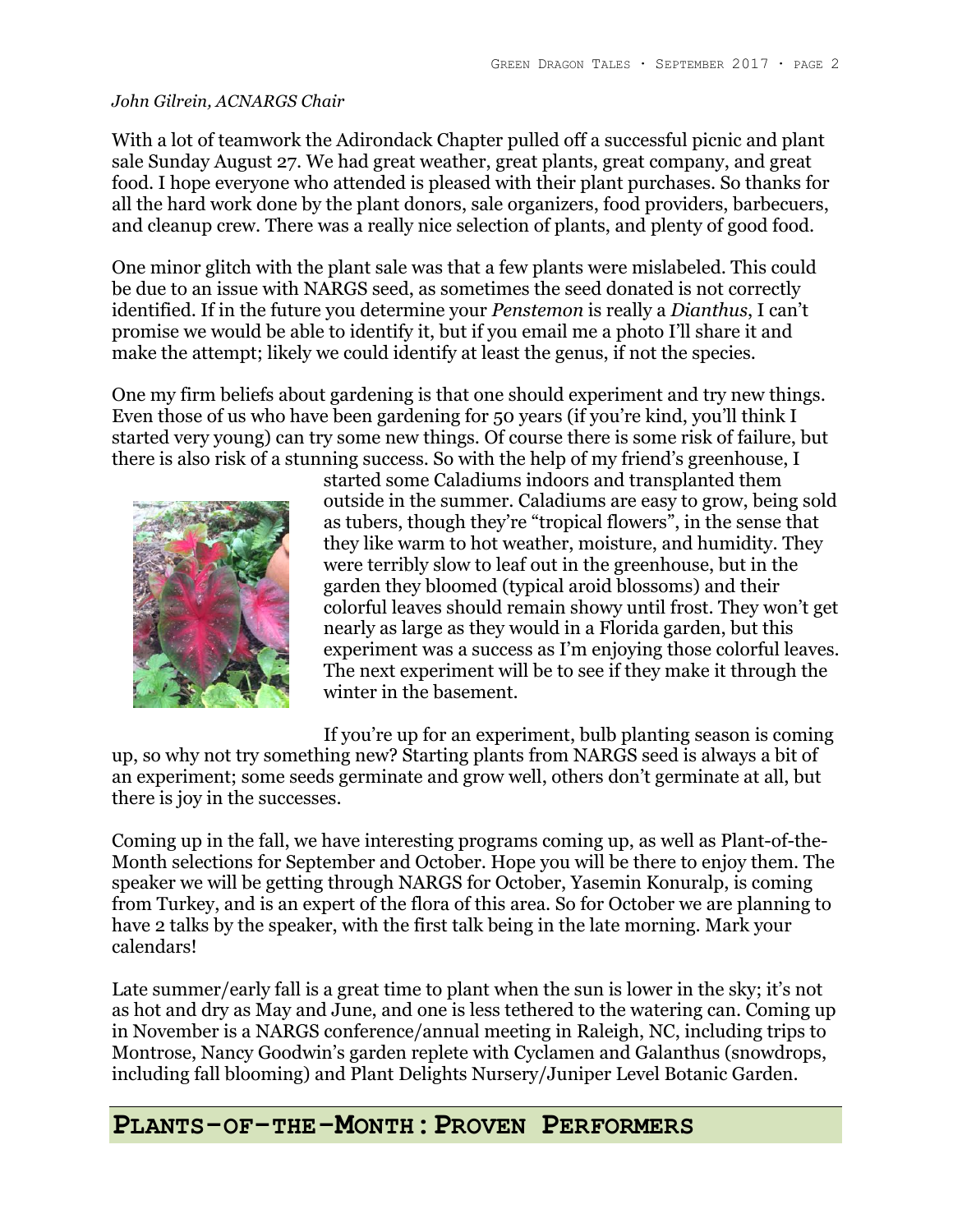#### *Marlene Kobre, POM Coordinator*

The September POM features a selection of alpine plants from Wrightman Alpine Nursery in New Brunswick, Canada. I chose Wrightman not only because of their reputation for offering an exceptionally wide range of choice alpines suitable for rock gardens and/or troughs, but also to support Esther Wrightman as she follows in her late father's footsteps. The following five selections are plants that I have grown for the past two years, in troughs and the rock garden. So far, all have proven to be reliably hardy performers in zone 5 and their cultural requirements are reasonably easy to satisfy. Photos are included and you can also see them on the **Wrightman website**. I hope you will enjoy them as much as I have.

*Dianthus* x 'Blue Hill:' Thick blue cushion with large, vibrant magenta flowers. Light: sun/part-sun; Month: May-June; Height: under 10cm; Shape: tight cushion; Soil: scree





*Erodium* x 'Natascha:' A wonderful hybrid with dissected, frosted Erbatam & Natascha: A wonderful hybrid with us spite Hill-<br>green foliage and pink flowers with dark markings all summer—a time when continuing color is welcome. Light: Sun; Month: July-Sept.; Height: 10-30 cm; Shape: Tuft; Soil: Scree or trough

*Erodium chrysanthemum*: Finely divided, silvery foliage forms a tight clump. Pale yellow flowers all summer. Light: Sun/part sun; Month: July-Sept.; Height: 10-30 cm; Shape: tuft/clump; Soil: scree



#### Erodium x



'Crackerjack'

*Phlox* 'Crackerjack': Many crimson red flowers on compact plants. Another dazzler. Light: sun/

part sun; Month: June-July; Height: under 10cm; Shape: tight mat; Soil: scree or trough

Saponaria hybrid: Tight green mats with stemless clusters of dazzling deep pink flowers. Light: Sun; Month: May; Height: under 10cm; Shape: mat/cushion; Phlox douglassii Soil: scree or trough

Erodium

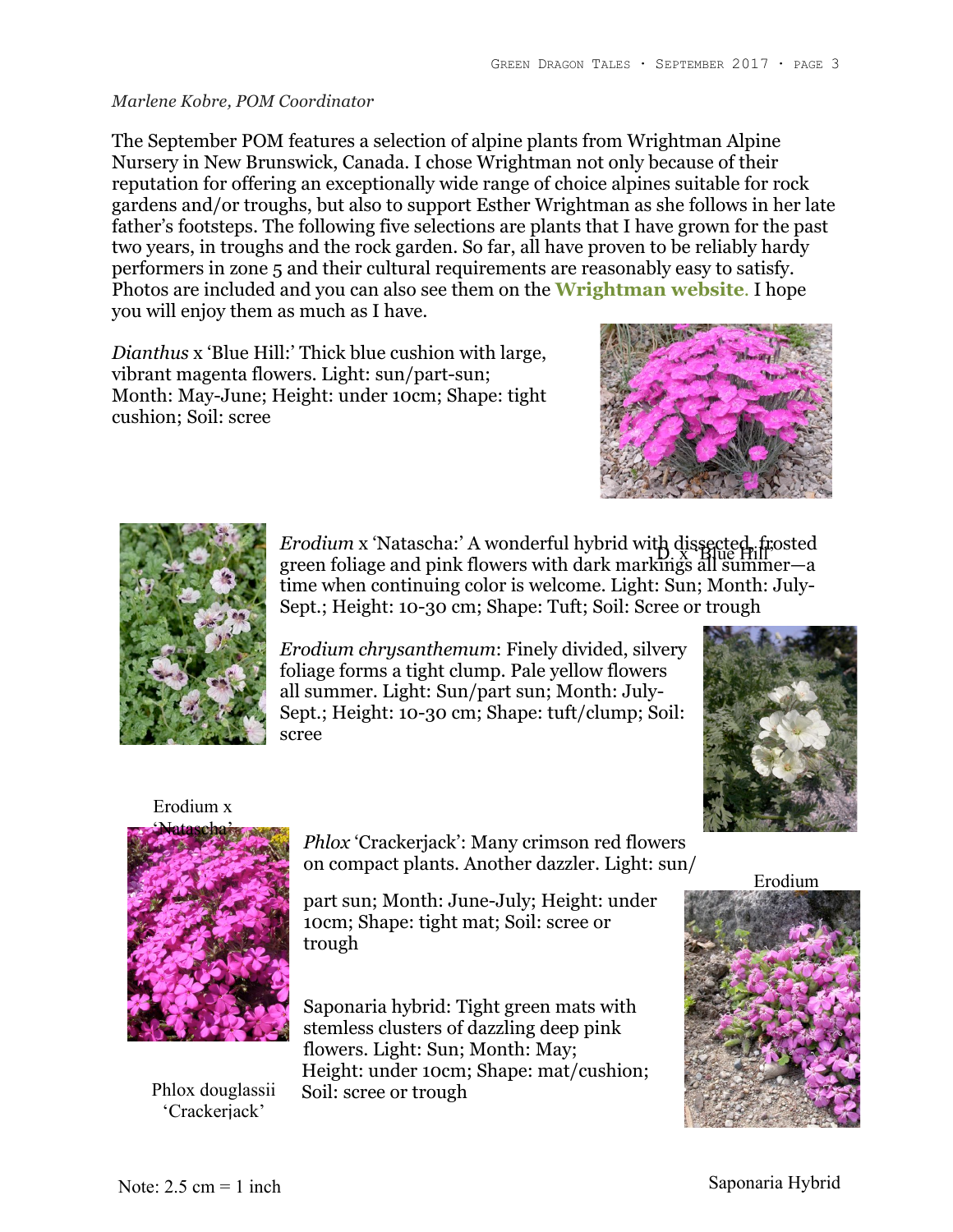### **OPEN GARDEN INVITATION SEPT. 30**



An enticing sample from Kathy's garden

Come see one of the country's largest collections of colchicums. Kathy Purdy invites gardeners to view the colchicum collection in her garden on Saturday, September 30, 2017 from 11 am to 4 pm., rain or shine. Kathy has over 50 different kinds of these fall-blooming bulbs, many of which will be in bloom at the end of September. Each variety is labeled and attractively situated in the garden with companion plants. Visitors are welcome to bring their own lunch and enjoy it on the screened deck. Set your GPS to 565 Moran Rd., Oxford, NY 13830. For more information, call or text **607-843-7455** or email kopurdy@gmail.com.

### **TAXONOMY: IT'S NOT A SCARY WORD**

*Rick Rodich, member of the Minnesota Chapter NARGS Reprinted by permission from the author*

What is taxonomy, anyway? In short, it is the study of classification. Of plant classification? Well yes, but not necessarily. One could have a taxonomy for vehicles, and in fact, we do! Vehicles are classified by truck or car, make (brand), model, type, options. Why do we do this? To make sense of it all through organization. Think of how chaotic it would be if we had no words for car, truck, SUV, etc. What if the only word we had to describe them all was just "vehicle"? Yikes.

Carried over to the plant world, what if the only word for an alpine was "plant," and the only word for a perennial was "plant." The word for tree was "plant," the word for seaweed was "plant," and on and on. What a sticky wicket. We need taxonomy to keep our heads from exploding.

So in a nutshell, taxonomists categorize plants to make sense of them and understand them better. They do this by determining how they relate to each other. Did you know Shooting Stars are closely related to Primroses? Who says? Taxonomists (and DNA). Forming this logical hierarchical order of the natural world is their job. Despite the disdain that arises from "constant" taxonomic name changes, I embrace these forward thinking ideas. Taxonomy: it's not a scary word!

*Editor's Note: I love that when I travel to other countries I may not be able to speak the language of those countries but together we can all certainly speak the language of plants (and animals too for that matter).*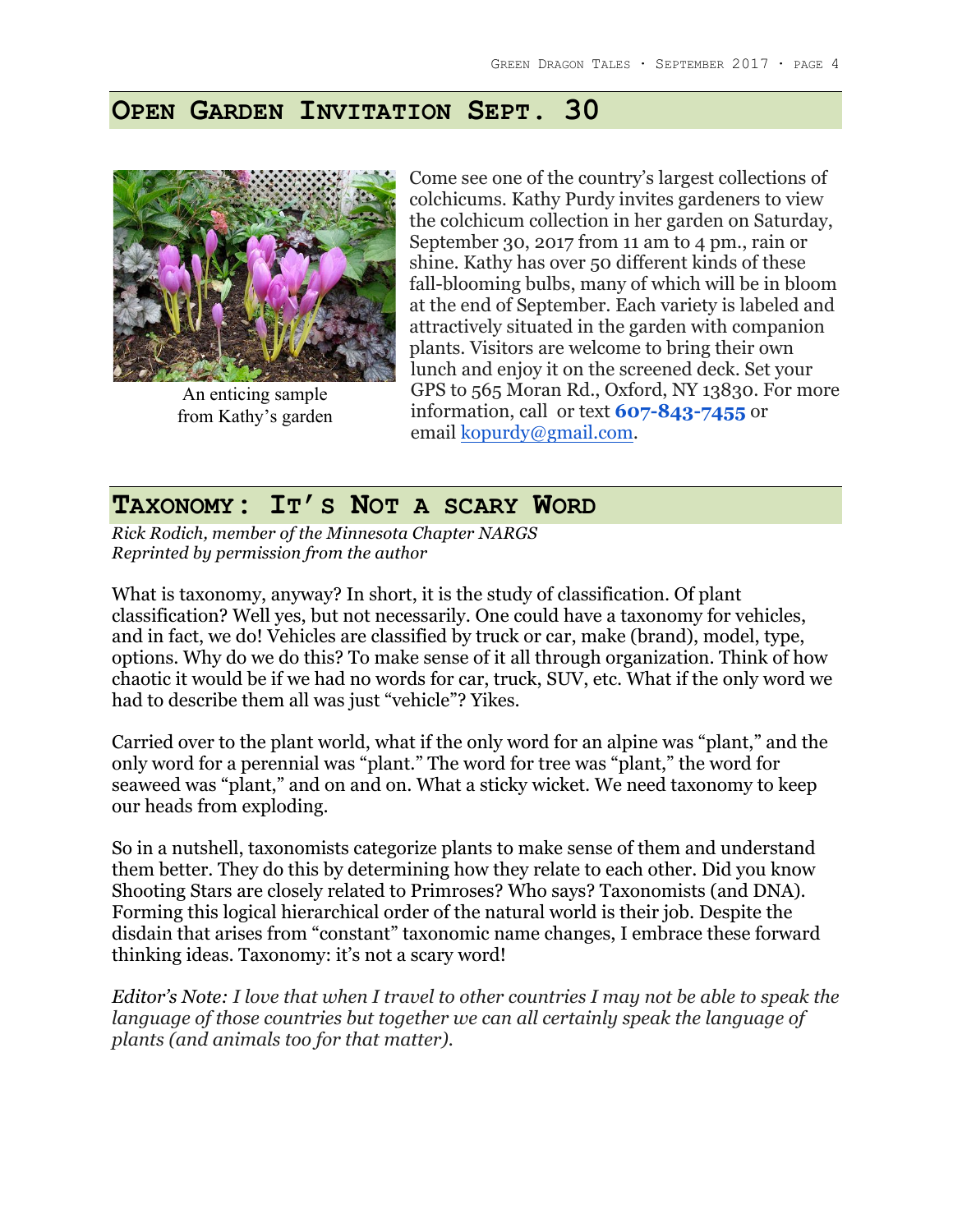# **CHAPTER MEMBERSHIP**

*Mary Stauble, Membership Coordinator*

Please note that the 2017 ACNARGS Membership Directory is attached to the newsletter announcement email or to your paper copy of the newsletter. If you have corrections please contact Mary Stauble, mes2@cornell.edu.

### **NOVEMBER PROGRAM CHANGE**

*Bill Stark*

Editor's note: *Since our scheduled November program speakers had to cancel unexpectedly, we are offering a different program for November. Take note: Bill Stark and Mary Stauble will present "29 British Gardens in 15 days - Lessons Learned."*

We drove 1,534 miles in southern England and Wales and visited 29 Gardens and 10 archeological sites because we needed to resolve design issues for the Lansing garden that we're building. We focused on gardens that contained rock, ravine, water, ruin, and grotto features - but we also visited famous gardens like Sissinghurst and Hidcote.

By viewing many gardens in a short time, we were able to contrast how different designers handled similar challenges. We could see why Longstock Park Water Gardens were so magical while another water garden using similar plant material was not. We also focused on garden construction. Some of our photographs of the beautiful crevice garden at Wisley included a tape measure so that we'd have a record of the thickness and spacing of the stones. We recorded how the Wisley designers closed off the ends of their crevices, the hole size in their tufa rocks and how nearly every garden room at Hidcote uses a different flooring material. We photographed crumbling garden features so that we could look inside and see how they were built.

We'll show plenty of pretty photos such as the long border at Great Dixter, but rather than present a travelogue, we'll use our photos to discuss garden design and construction.

### **NEWS FROM NARGS: THINK ABOUT COLLECTING SEED**

*Excerpted from Collecting and Cleaning Seeds by Jane McGary, NARGS Quarterly, Vol. 49 No. 3, Summer 2001*

### **Collecting Seed**

Whether you want to experiment with collecting seeds to sow for your own use or feel you are ready to donate seed to the NARGS Seed Exchange, here are helpful tips from Jane McGary former Intake Manager of the NARGS Seed Exchange. To learn more about contributing to the NARGS Seed Exchange follow this link: **NARGS seed donation instructions.**

In most cases, you will want fairly large envelopes or even small paper bags in which you can place entire capsules. People who collect a lot in the wild sometimes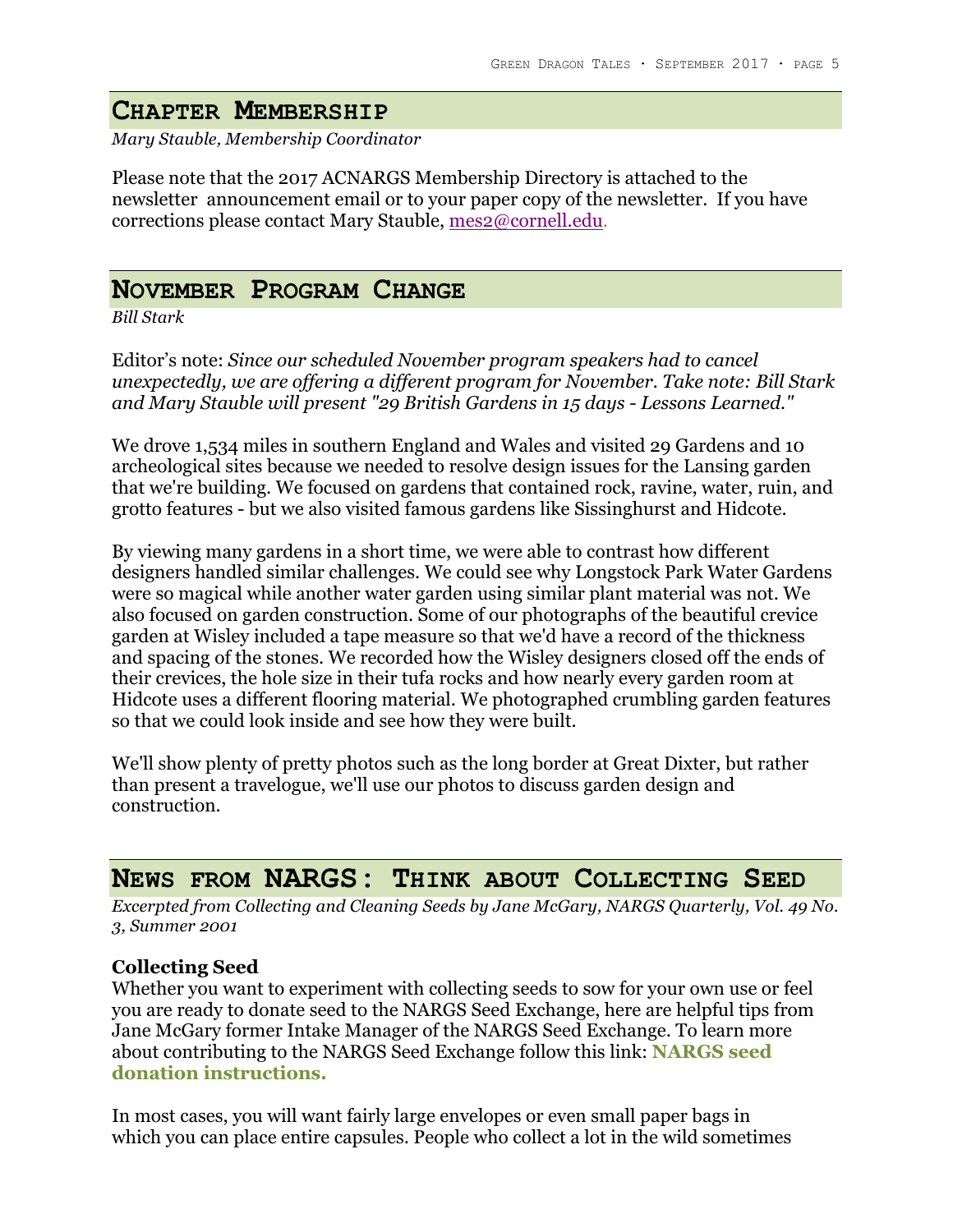use small cloth drawstring bags, either home-made or purchased from scientific or geological suppliers. The cloth bags will not fall apart if exposed to moisture, and they allow the plant material to "breathe" and dry naturally. Do not place seeds in plastic bags; they are likely to mold and rot.

Label your envelopes carefully as you collect them. The commercial bags may have a label attached; otherwise, insert a slip of paper with the data written in pencil—ink may run as it absorbs moisture. Include the name of the plant, place and date of collection, and any other information you think pertinent. Serious collectors often carry altimeters and record the elevation.

If you cannot identify the plant in the field, take a sample of the foliage and any other part that might be diagnostic so you can go over it once you return to your reference books. The botanical description may even clear up the problem of whether you have seed in the first place. Don't laugh; various other parts of the dried inflorescence show up in "seed" donations. I had to read up on Eriogonum the first time I collected its seed in order to puzzle out how to extricate it from the capsules.

Material sent to the exchange as composite seed is often devoid of true seeds. The seeds are the plump, sometimes rather hard bits attached to the disk; the bits above them are chaff. If you're not sure, look at the material with a good magnifying lens: the actual seeds are regularly shaped.

Never take more than a small portion of the seed you find at a given wild site. Some collectors also plant seeds near the parents to help protect the population from nonhuman seed predators. In most wild populations, very few of the seeds produced are able to germinate and produce mature plants.

Even when you collect seed from the garden, don't rely on your memory to hold the identity. When I don't have time to clean and package seeds right away, I place the capsules in a small dish to dry and immediately label an envelope, placing it in the same container. Once the seeds are off the plant, they must have a written name attached somehow!

I learned from David Hale, author of the "Botanical Traveler" columns in this journal, that it is possible to collect seeds that don't appear to be mature, and they will still ripen further and germinate well. This is particularly true of composite (Asteraceae) seeds, which can be rather green and still viable as long as they are plump. Some seeds never really look "ripe"; for example, the short-lived seeds of fall-blooming Kirengeshoma should be planted while soft, white, and wet.

Whether you collect the seeds in far Bolivia or in your back yard, clean them as soon as possible. Many insects spend all or part of their lives inside seed capsules, busily devouring the seeds, and they will keep doing this until you destroy their happy homes.

#### **Cleaning Seed**

Because nature has given rise to so many different kinds of seeds and seed capsules (or "pods"), there are many different approaches to proceeding from the mass of vegetable matter you have collected to the seeds pristinely tidy enough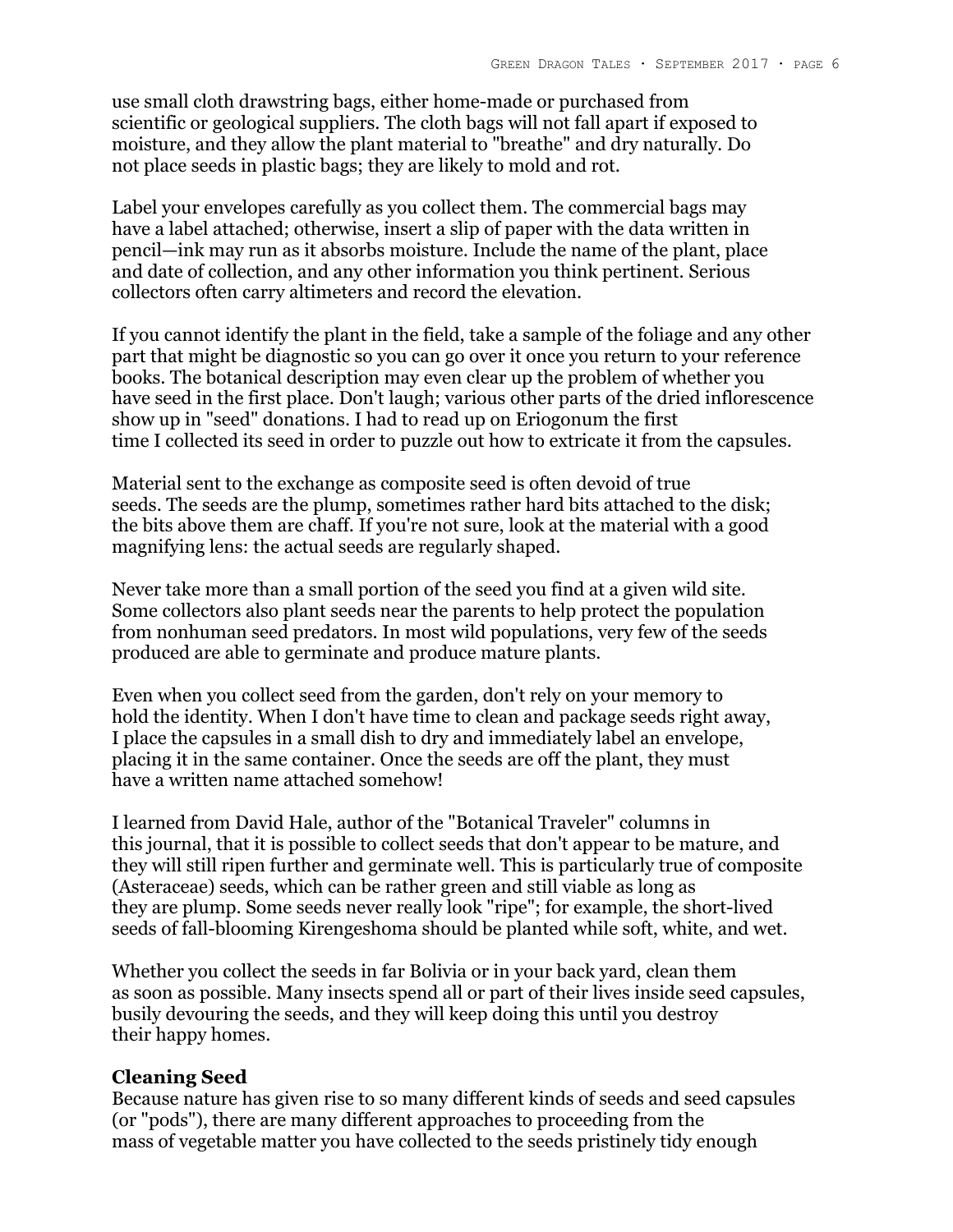to store, plant, or exchange. Some are simple: when you split the capsule with a little pressure, they simply fall out with no extra bits attached. Empty this type into a clean dish—a white porcelain bowl with sides about 2 inches (5 cm) tall is useful—and take it outdoors on a day that is not too windy. Blow very gently onto the seeds to remove the light chaff (waste material). This is a good way to separate viable from nonviable lily seed, since the bits without embryos are lighter and fly away.

Some capsules are more retentive. The nutlike capsules of many penstemons are designed to hold onto the seeds until the following spring and then release them when conditions are right for germination. I break these open with needlenose pliers, since many of them have sharp processes which are hard on fingertips. Pliers or long forceps are a necessity for collecting and cleaning the seeds of Morina species, which are guarded by ferocious spines. A well-aimed boot can remove the fruit of a cactus, and then all you have to do is extricate the hard seeds from the pulp, which in some species is really disgusting.

Some growers clean seed in sieves, but I don't think it is a good idea to rub the material on the grating of a metal sieve because it may damage the seed coats. However, a fine-mesh sieve can be helpful in separating very fine seed, such as that of campanulas, from the larger chaff. Note that some seeds are fairly fragile; Corydalis specialists, for example, may pack their exchange seeds in little padded boxes so they won't be broken in transit.

The showy seedheads of pulsatillas and clematis tempt many seed donors, as any seed exchange worker knows who has dealt with the great sacks of this stuff that arrive. Part of cleaning these seeds is cutting off the "tails." If it seems like too much work, you've collected too much seed!

In rare instances, it may be best to leave the seed in its capsules. Several years ago I did this after collecting the minute capsules of the remarkable Saxifraga escbscbolzii on Alaska's Seward Peninsula. I felt that any grower who got them would be more than willing to extract the seeds on arrival.

Seeds that are enclosed in fleshy fruits present a special problem. The fleshy material should be removed before the seeds are stored or sent off; sometimes it contains a germination inhibitor and must be removed even before they are planted at home. If the pulp is watery (e.g., Vaccinium), I crush the fruits lightly and leave them out to dry on paper towels for a day or two. Fleshy seeds like those of arisaemas can be soaked in water at room temperature for a few days, then rolled in a cloth, rubbed gently, and washed in a sieve.

It is advisable to wear rubber gloves when handling the broken pulp of arisaemas and other aroids, many of which contain strong irritants. Hellebore seeds also cause skin inflammation in many people.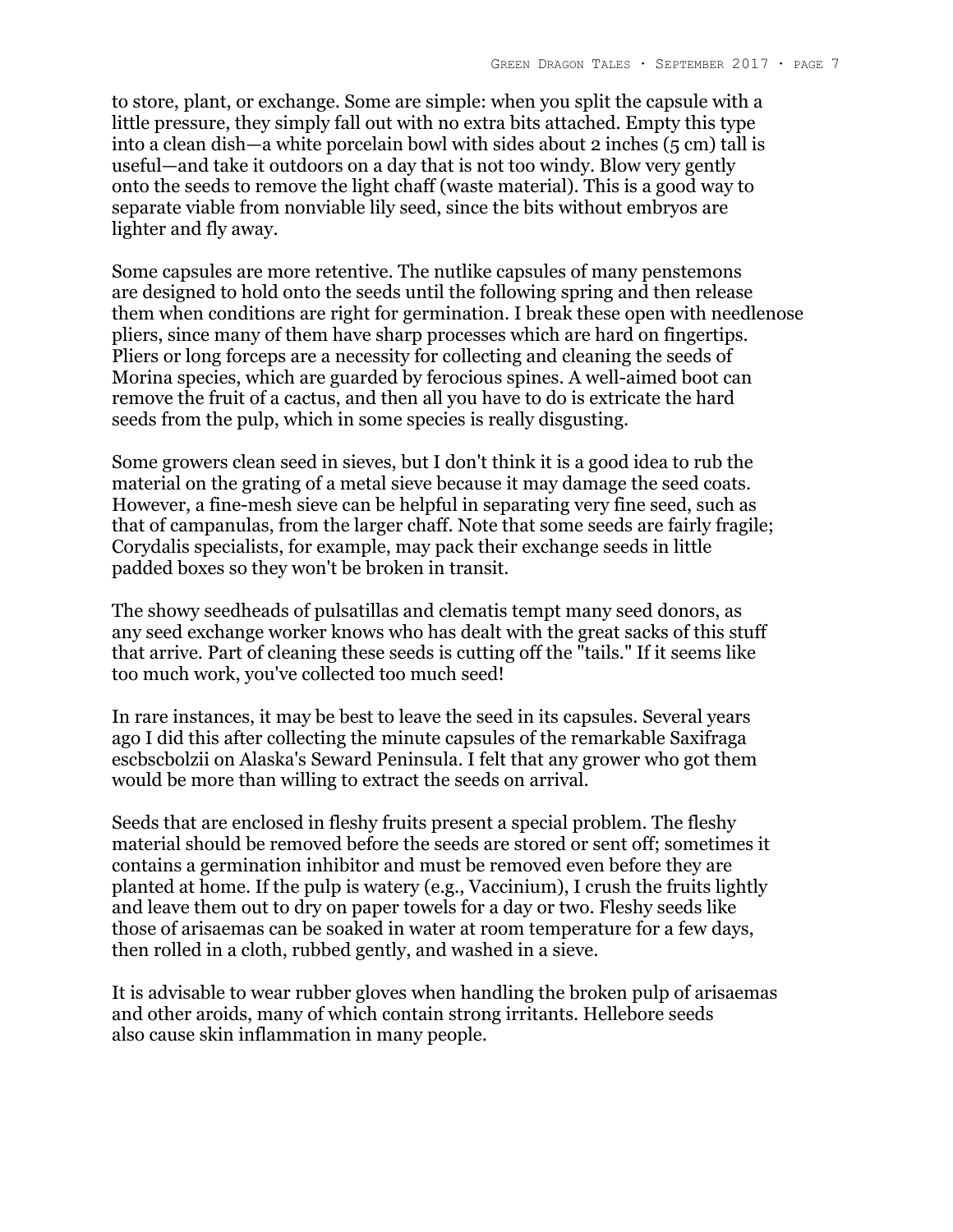# **UPCOMING 2017 ACNARGS PROGRAMS**

*Mark your calendars! Unless otherwise specified, all local events start with a brown bag lunch at noon with the program following at 1 pm, and take place at the renovated Whetzel Room, 404 Plant Science Building, Cornell University, Ithaca, NY.*

Sept. 16: Ken Hull, Native Orchids

Oct.21 Yasemin Kon, author of *Wildflowers of Turkey.* Talks at 11am and 1pm with bring-your-own bag lunch/break in between.

Nov.11: Mary Stauble and Bill Stark (note change in program) "29 British Gardens in 15 days - Lessons Learned"

Nov. 17-19: NARGS Annual Meeting, Raleigh-Durham, N.C. Info **here.**

And planning ahead for 2018:

Spring: Study Week-end sponsored by Delaware Valley Chapter. Details to follow.

June/July dates TBD: NARGS-sponsored botanical tour in China. Details coming soon.

July 6-8, NARGS Annual Meeting in St. John's Newfoundland

As we learn more details of these meetings they will be included in future newsletters, our blog, **acnargs.blogspot.com**, and our Facebook page, **http://www.facebook.com/acnargs**.

## **CALENDAR OF SELECT GARDEN EVENTS**

*To have a garden event in your area listed send all pertinent information to Carol Eichler at carolithaca@gmail.com*

Cooperative Extension Programs, located at 615 Willow Av., Ithaca. 607-272-2292. Unless otherwise stated, classes require pre-registration and have a self-determining sliding fee scale. More info at **www.ccetompkins.org**

Sept. 6, 6-8pm: Cover Crops for Home Gardens.

Sept. 17: 11am – 2pm: Heirloom Tomato Festival! Drop in to sample many varieties of heirloom tomatoes, then take home some saved seeds. No registration. Donation suggested.

Sept. 28 6-7:30pm: Dividing Perennials. Hands-on.

Oct. 4, 5:30-6:30pm: Native Plants for Pollinators at Tompkins County Public Library. Free (donations accepted). No registration required.

Oct. 12, 6:30-8:30pm: Introduction to Permaculture Design with Sean Dembrosky of Edible Acres (**edibleacres.org**).

Oct. 18, 6:30-8pm: Impacts of Invasive Plants on People and Wildlife

Oct. 19, 5:30-6:30pm: Winterizing Your Garden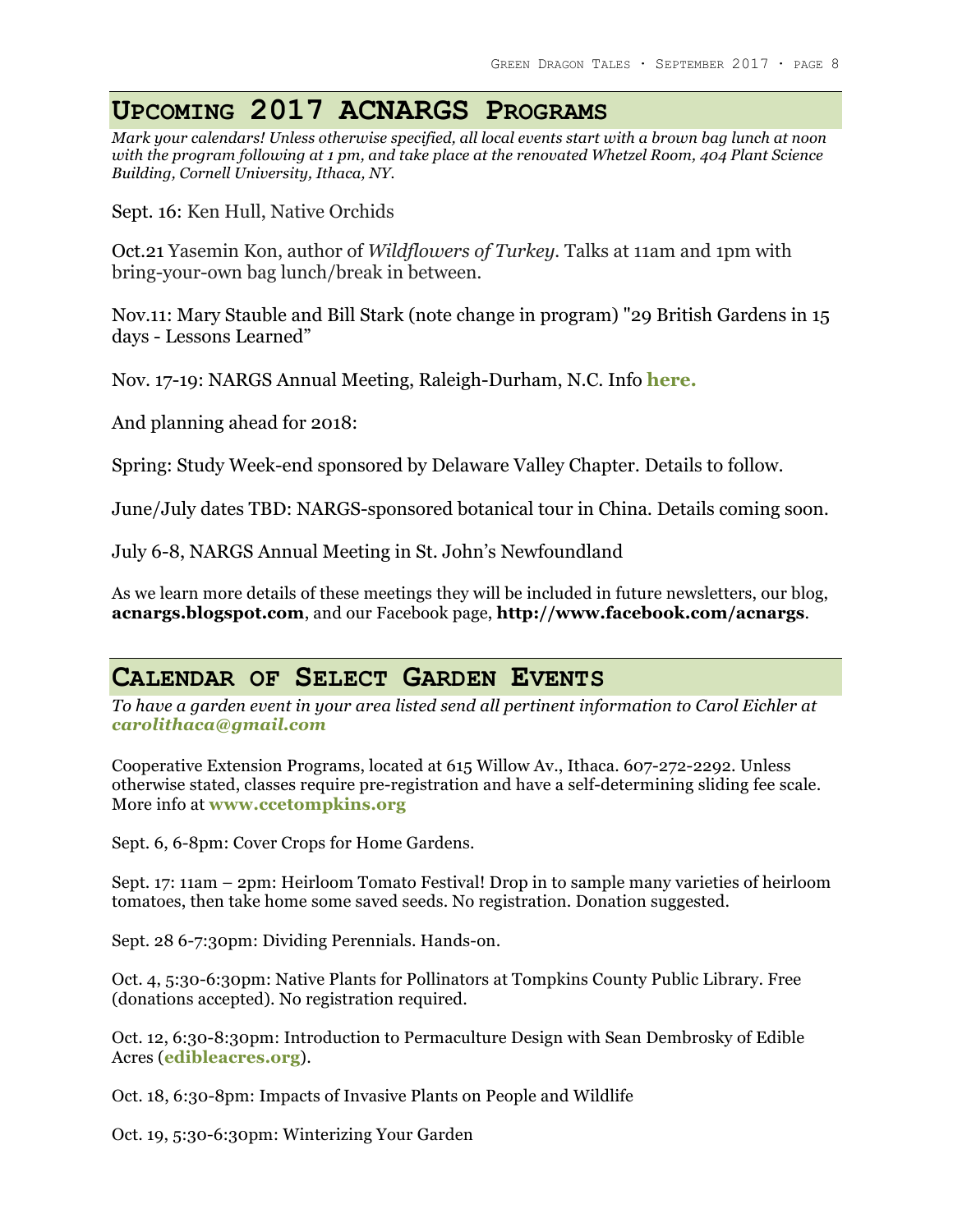Nov. 18: 6th Annual Leaf Swap Pick-up Day and Compost (up to 5 gal.) Giveaway. Free

Finger Lakes Native Plant Society Meetings from 7-8:30pm at the Ithaca Unitarian Church annex (corner of Buffalo & Aurora, enter side door on Buffalo St. & up the stairs). More info at **www.FLNPS.org**

Sept 20 - Aaron Iverson, Cornell : Nectar and pollen resources at landscape scales

Oct 18 - Allen Nichols – American Chestnut Foundation –chestnut recovery status

Nov 15 – Mark Witmer – shrubs for birds

Plus FLNPS Walks meeting at different times and locations.

Cornell Botanic Gardens (formerly Cornell Plantations) fall lecture series. Unless otherwise noted held at Statler Auditorium on the Cornell campus at 7:30pm.

Sept. 3: The Songs of Trees: Tree Acoustics, Ecology, and Ethics by David G. Haskell, author and professor biology, University of the South

Sept. 27: The Art of Gardening at Chanticleer by William Thomas, Executive Director, Chanticleer: A Pleasure Garden

Oct. 12: Plants, Magic and Molecules: The Search for New Cures from Old Remedies by Cassandra Quave, Assistant Professor of Dermatology and Human Health, Emory University School of Medicine and Curator of the Emory University Herbarium. Note location G01 Gates Hall

Oct. 23: Park Rx America: Prescribing Parks to Prevent and Treat Chronic Disease by Robert Zarr, Staff Pediatrician, Unity Health Care and Founder, **ParkRxAmerica.org**

Nov. 8: Adapt and Thrive: Creatively Living in a Climate Changed World by Alizé Carrère, National Geographic Explorer & Cultural Ecologist

## **ABOUT US - ACNARGS**

We are an all-volunteer organization and one of thirty-eight NARGS affiliated chapters active in North America. Our annual Chapter activities include 6 program-speaker meetings, the Green Dragon newsletter, web and Facebook pages, garden visits, overnight garden trips, hands-on workshops, and 3 plant sales a year. Our meetings are informal, friendly gatherings that provide a wealth of information and offer a source for unusual plants, plus the opportunity to be inspired by other gardeners. The public is always welcome.

Chapter membership starts at \$10 a year based on the calendar year. Membership includes these benefits: newsletter sent to you electronically (or option by mail for an extra fee), opportunity to travel on our planned overnight garden trips, and plant sale discounts and member only sales, including Plant-of-the-Month sales. Download a membership form here: **http://www.acnargs.org/join.pdf**).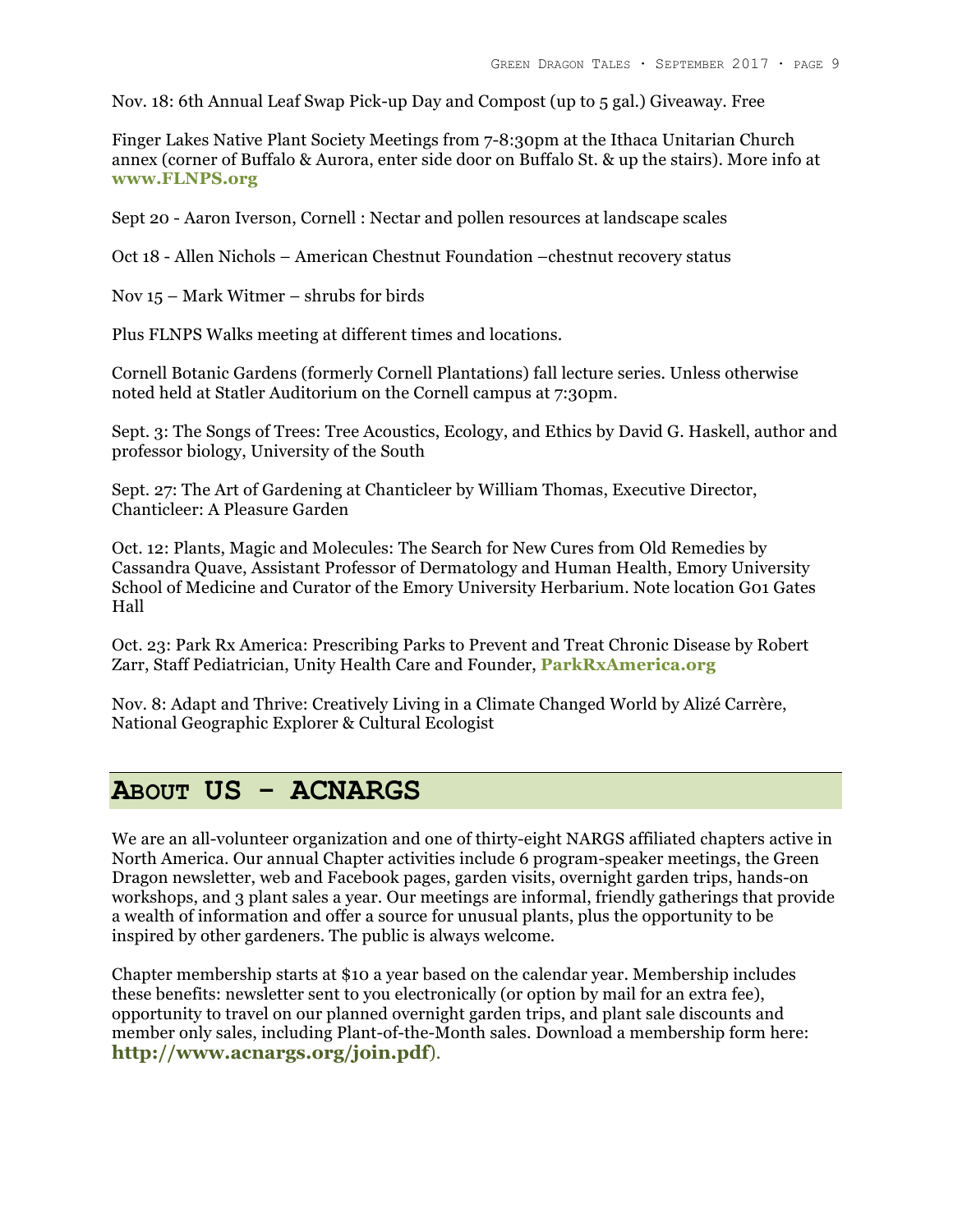## **ABOUT NARGS NATIONAL**

NARGS National is our parent organization: We encourage you to join (online at **www.nargs.org**) for only \$40 a year. Benefits include a seed exchange, a quarterly publication, and an on-line web site featuring an archive of past publications, a chat forum and a horticultural encyclopedia. NARGS National also conducts winter study weekends and holds its Annual Meeting in interesting places where attendees have the opportunity to visit gardens, and take field trips, often to alpine areas, as well as hear talks by outstanding plants people from around the world. More recently, NARGS is offering botanical tours each year, both within the US and abroad.

### **RESPONSIBLE PEOPLE/2014 BOARD MEMBERS**

*If you want to volunteer, we'd love to hear from you!*

Chair: John Gilrein, **basecamp@alum.syracuse.edu** Program: Terry Humphries, **terryehumphries@gmail.com** Program Committee Members: **Could this be you?** Secretary: Mary Stauble, **mes2@cornell.edu** Treasurer: BZ Marranca, **mmm10@cornell.edu** Plant Sales Chair: David Mitchell, **dwm23@cornell.edu. Seeking a Co-Chair for 2018 to work alongside David…Why not you?** Plant Sales Committee Members: Michael Loos, BZ Marranca, Carol Eichler Plant of the Month: John Gilrein, **basecamp@alum.syracuse.edu** Membership: Mary Stauble, **mes2@cornell.edu** New Member Hospitality: Nari Mistry, **nbm2@cornell.edu** Newsletter Editor: Carol Eichler **carolithaca@gmail.com** Calendar: Pat Curran, **pc21@cornell.edu** Webmaster, Program Tech: Craig Cramer, **cdcramer@gmail.com**

#### **GREEN DRAGON TALES**

Published eight times a year (Jan/Feb., March, April, May/June, July/Aug., Sept., Oct. Nov./Dec.). Submit articles by the fourth Friday of the month preceding publication to Carol Eichler, **carolithaca@gmail.com**. Note: The next issue of *The Green Dragon* will be our October 2017 issue. The newsletter is always posted and printable each month on our website: **www.acnargs.org**



Map: Whetzel Room, Cornell campus